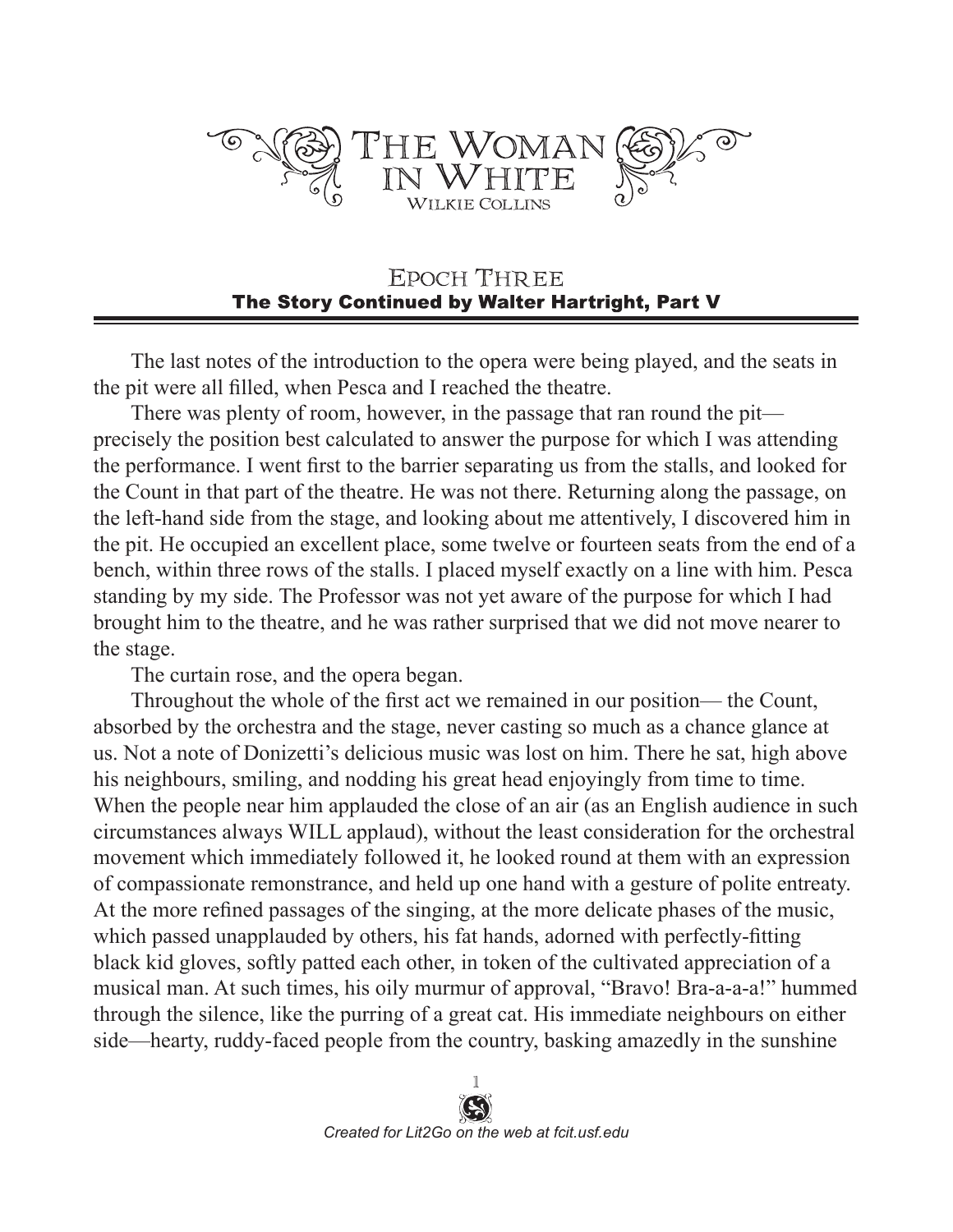of fashionable London—seeing and hearing him, began to follow his lead. Many a burst of applause from the pit that night started from the soft, comfortable patting of the black-gloved hands. The man's voracious vanity devoured this implied tribute to his local and critical supremacy with an appearance of the highest relish. Smiles rippled continuously over his fat face. He looked about him, at the pauses in the music, serenely satisfied with himself and his fellow-creatures. "Yes! yes! these barbarous English people are learning something from ME. Here, there, and everywhere, I— Fosco—am an influence that is felt, a man who sits supreme!" If ever face spoke, his face spoke then, and that was its language.

The curtain fell on the first act, and the audience rose to look about them. This was the time I had waited for—the time to try if Pesca knew him.

He rose with the rest, and surveyed the occupants of the boxes grandly with his opera-glass. At first his back was towards us, but he turned round in time, to our side of the theatre, and looked at the boxes above us, using his glass for a few minutes— then removing it, but still continuing to look up. This was the moment I chose, when his full face was in view, for directing Pesca's attention to him.

"Do you know that man?" I asked.

"Which man, my friend?"

"The tall, fat man, standing there, with his face towards us."

Pesca raised himself on tiptoe, and looked at the Count.

"No," said the Professor. "The big fat man is a stranger to me. Is he famous? Why do you point him out?"

"Because I have particular reasons for wishing to know something of him. He is a countryman of yours—his name is Count Fosco. Do you know that name?"

"Not I, Walter. Neither the name nor the man is known to me."

"Are you quite sure you don't recognise him? Look again—look carefully. I will tell you why I am so anxious about it when we leave the theatre. Stop! let me help you up here, where you can see him better."

I helped the little man to perch himself on the edge of the raised dais upon which the pit-seats were all placed. His small stature was no hindrance to him—here he could see over the heads of the ladies who were seated near the outermost part of the bench.

A slim, light-haired man standing by us, whom I had not noticed before—a man with a scar on his left cheek—looked attentively at Pesca as I helped him up, and then looked still more attentively, following the direction of Pesca's eyes, at the Count. Our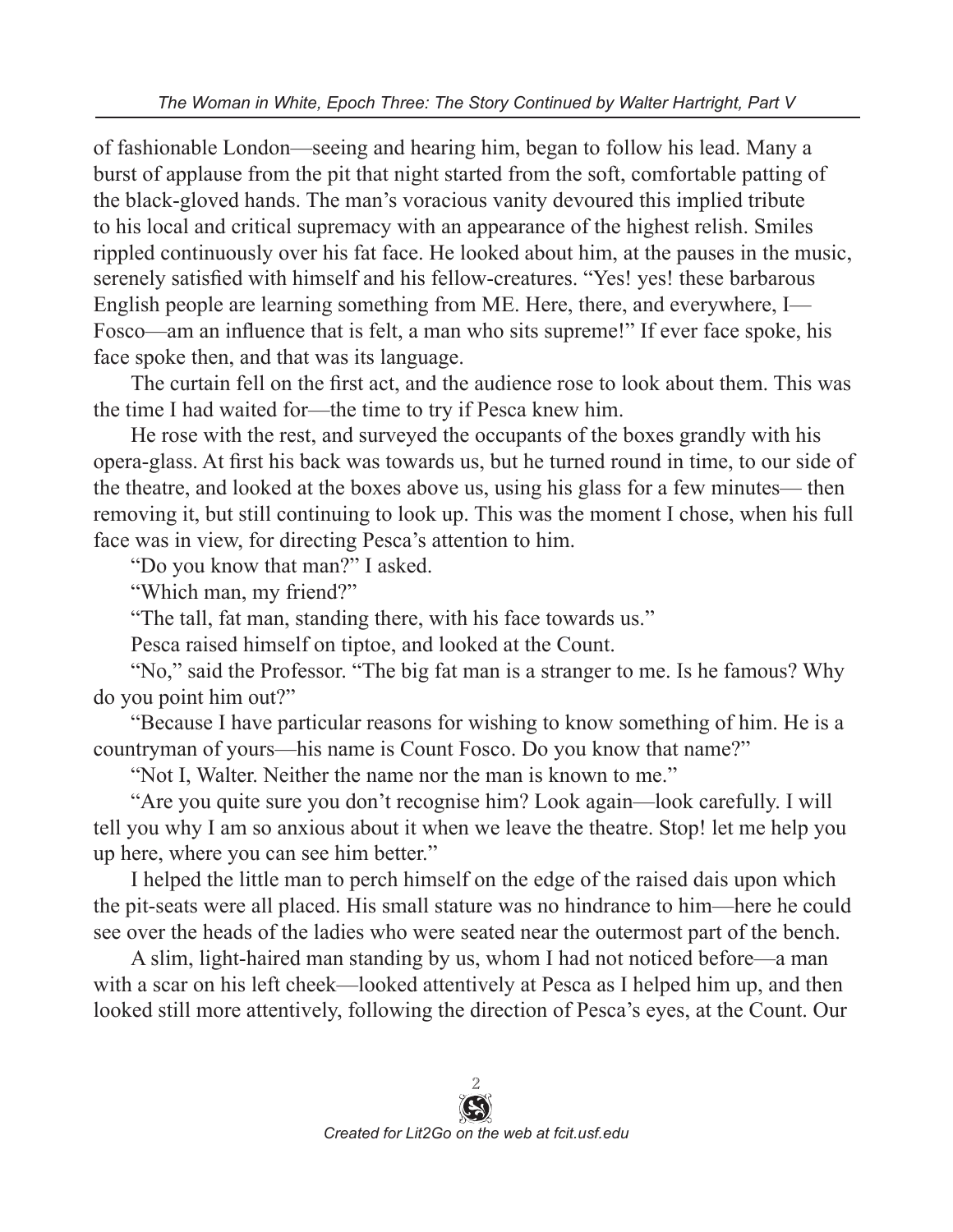conversation might have reached his ears, and might, as it struck me, have roused his curiosity.

Meanwhile, Pesca fixed his eyes earnestly on the broad, full, smiling face turned a little upward, exactly opposite to him.

"No," he said, "I have never set my two eyes on that big fat man before in all my life."

As he spoke the Count looked downwards towards the boxes behind us on the pit tier.

The eyes of the two Italians met.

The instant before I had been perfectly satisfied, from his own reiterated assertion, that Pesca did not know the Count. The instant afterwards I was equally certain that the Count knew Pesca!

Knew him, and—more surprising still—FEARED him as well! There was no mistaking the change that passed over the villain's face. The leaden hue that altered his yellow complexion in a moment, the sudden rigidity of all his features, the furtive scrutiny of his cold grey eyes, the motionless stillness of him from head to foot told their own tale. A mortal dread had mastered him body and soul—and his own recognition of Pesca was the cause of it!

The slim man with the scar on his cheek was still close by us. He had apparently drawn his inference from the effect produced on the Count by the sight of Pesca as I had drawn mine. He was a mild, gentlemanlike man, looking like a foreigner, and his interest in our proceedings was not expressed in anything approaching to an offensive manner.

For my own part I was so startled by the change in the Count's face, so astounded at the entirely unexpected turn which events had taken, that I knew neither what to say or do next. Pesca roused me by stepping back to his former place at my side and speaking first.

"How the fat man stares!" he exclaimed. "Is it at ME?

Am I famous? How can he know me when I don't know him?"

I kept my eye still on the Count. I saw him move for the first time when Pesca moved, so as not to lose sight of the little man in the lower position in which he now stood. I was curious to see what would happen if Pesca's attention under these circumstances was withdrawn from him, and I accordingly asked the Professor if he recognised any of his pupils that evening among the ladies in the boxes. Pesca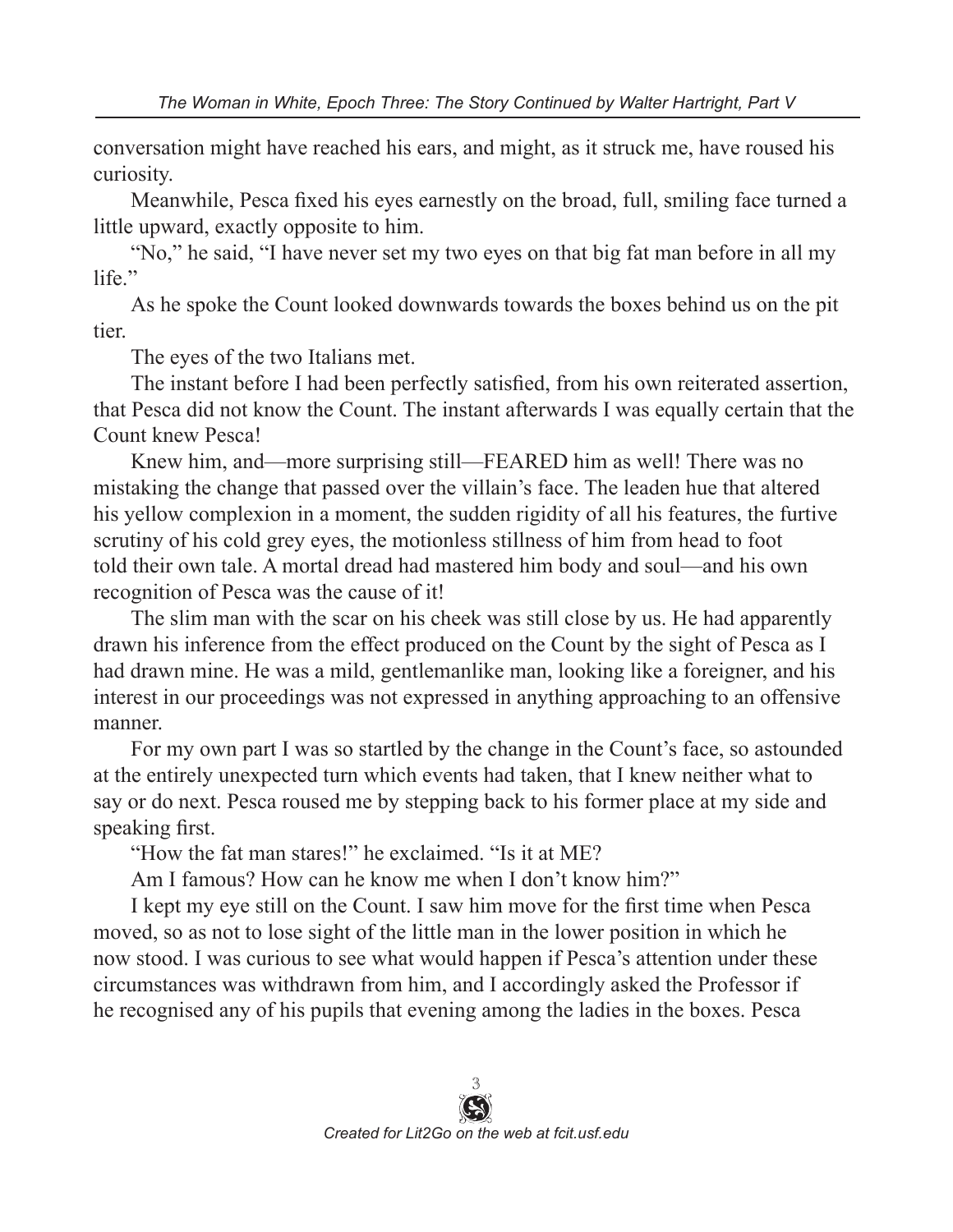immediately raised the large opera-glass to his eyes, and moved it slowly all round the upper part of the theatre, searching for his pupils with the most conscientious scrutiny.

The moment he showed himself to be thus engaged the Count turned round, slipped past the persons who occupied seats on the farther side of him from where we stood, and disappeared in the middle passage down the centre of the pit. I caught Pesca by the arm, and to his inexpressible astonishment, hurried him round with me to the back of the pit to intercept the Count before he could get to the door. Somewhat to my surprise, the slim man hastened out before us, avoiding a stoppage caused by some people on our side of the pit leaving their places, by which Pesca and myself were delayed. When we reached the lobby the Count had disappeared, and the foreigner with the scar was gone too.

"Come home," I said; "come home, Pesca to your lodgings. I must speak to you in private—I must speak directly."

"My-soul-bless-my-soul!" cried the Professor, in a state of the extremest bewilderment. "What on earth is the matter?"

I walked on rapidly without answering. The circumstances under which the Count had left the theatre suggested to me that his extraordinary anxiety to escape Pesca might carry him to further extremities still. He might escape me, too, by leaving London. I doubted the future if I allowed him so much as a day's freedom to act as he pleased. And I doubted that foreign stranger, who had got the start of us, and whom I suspected of intentionally following him out.

With this double distrust in my mind, I was not long in making Pesca understand what I wanted. As soon as we two were alone in his room, I increased his confusion and amazement a hundredfold by telling him what my purpose was as plainly and unreservedly as I have acknowledged it here.

"My friend, what can I do?" cried the Professor, piteously appealing to me with both hands. "Deuce-what-the-deuce! how can I help you, Walter, when I don't know the man?"

"HE knows YOU—he is afraid of you—he has left the theatre to escape you. Pesca! there must be a reason for this. Look back into your own life before you came to England. You left Italy, as you have told me yourself, for political reasons. You have never mentioned those reasons to me, and I don't inquire into them now. I only ask you to consult your own recollections, and to say if they suggest no past cause for the terror which the first sight of you produced in that man."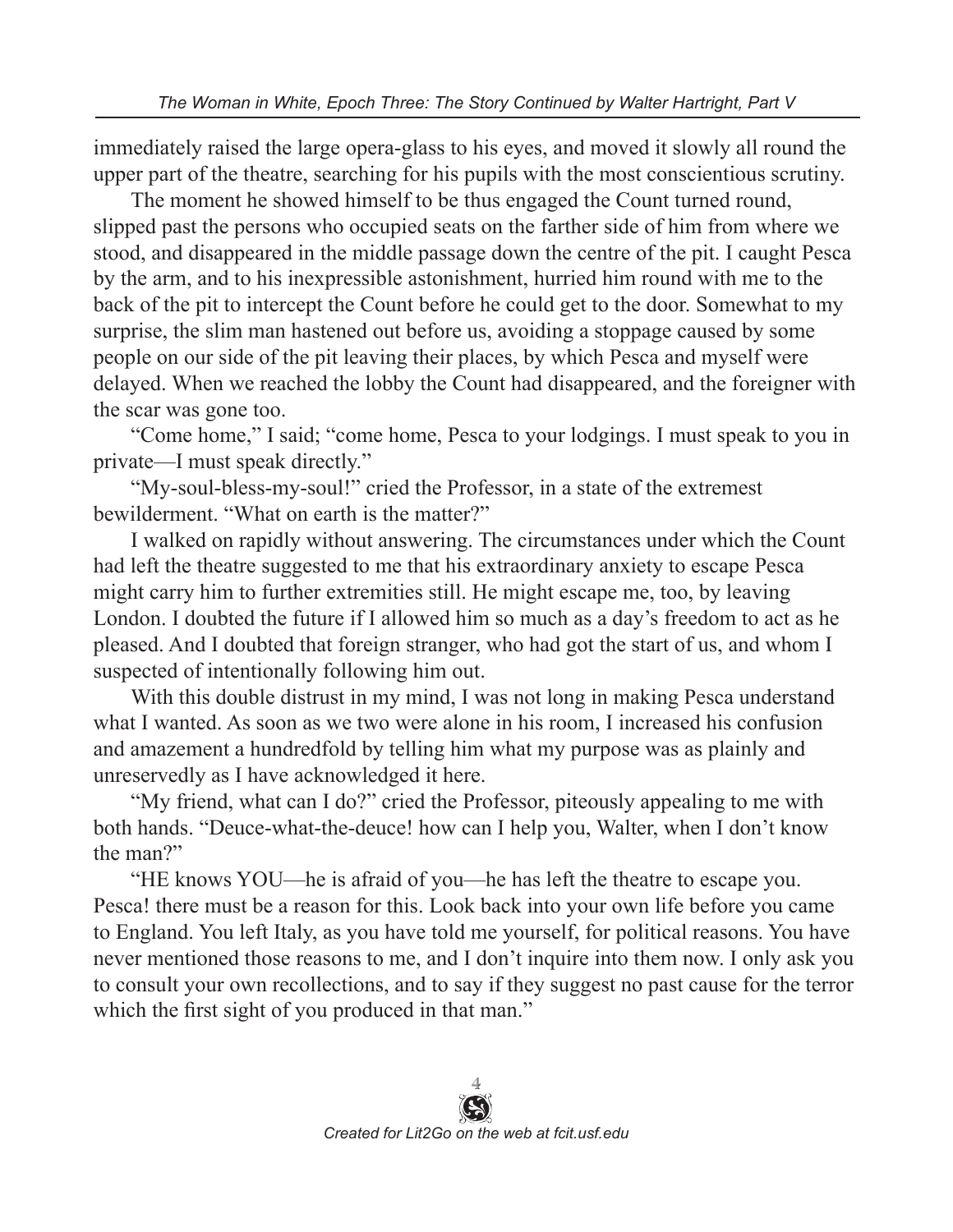To my unutterable surprise, these words, harmless as they appeared to ME, produced the same astounding effect on Pesca which the sight of Pesca had produced on the Count. The rosy face of my little friend whitened in an instant, and he drew back from me slowly, trembling from head to foot.

"Walter!" he said. "You don't know what you ask."

He spoke in a whisper—he looked at me as if I had suddenly revealed to him some hidden danger to both of us. In less than one minute of time he was so altered from the easy, lively, quaint little man of all my past experience, that if I had met him in the street, changed as I saw him now, I should most certainly not have known him again.

"Forgive me, if I have unintentionally pained and shocked you," I replied. "Remember the cruel wrong my wife has suffered at Count Fosco's hands. Remember that the wrong can never be redressed, unless the means are in my power of forcing him to do her justice. I spoke in HER interests, Pesca—I ask you again to forgive me— I can say no more."

I rose to go. He stopped me before I reached the door.

"Wait," he said. "You have shaken me from head to foot. You don't know how I left my country, and why I left my country. Let me compose myself, let me think, if I can."

I returned to my chair. He walked up and down the room, talking to himself incoherently in his own language. After several turns backwards and forwards, he suddenly came up to me, and laid his little hands with a strange tenderness and solemnity on my breast.

"On your heart and soul, Walter," he said, "is there no other way to get to that man but the chance-way through ME?"

"There is no other way," I answered.

He left me again, opened the door of the room and looked out cautiously into the passage, closed it once more, and came back.

"You won your right over me, Walter," he said, "on the day when you saved my life. It was yours from that moment, when you pleased to take it. Take it now. Yes! I mean what I say. My next words, as true as the good God is above us, will put my life into your hands."

The trembling earnestness with which he uttered this extraordinary warning, carried with it, to my mind, the conviction that he spoke the truth.

"Mind this!" he went on, shaking his hands at me in the vehemence of his agitation. "I hold no thread, in my own mind, between that man Fosco, and the past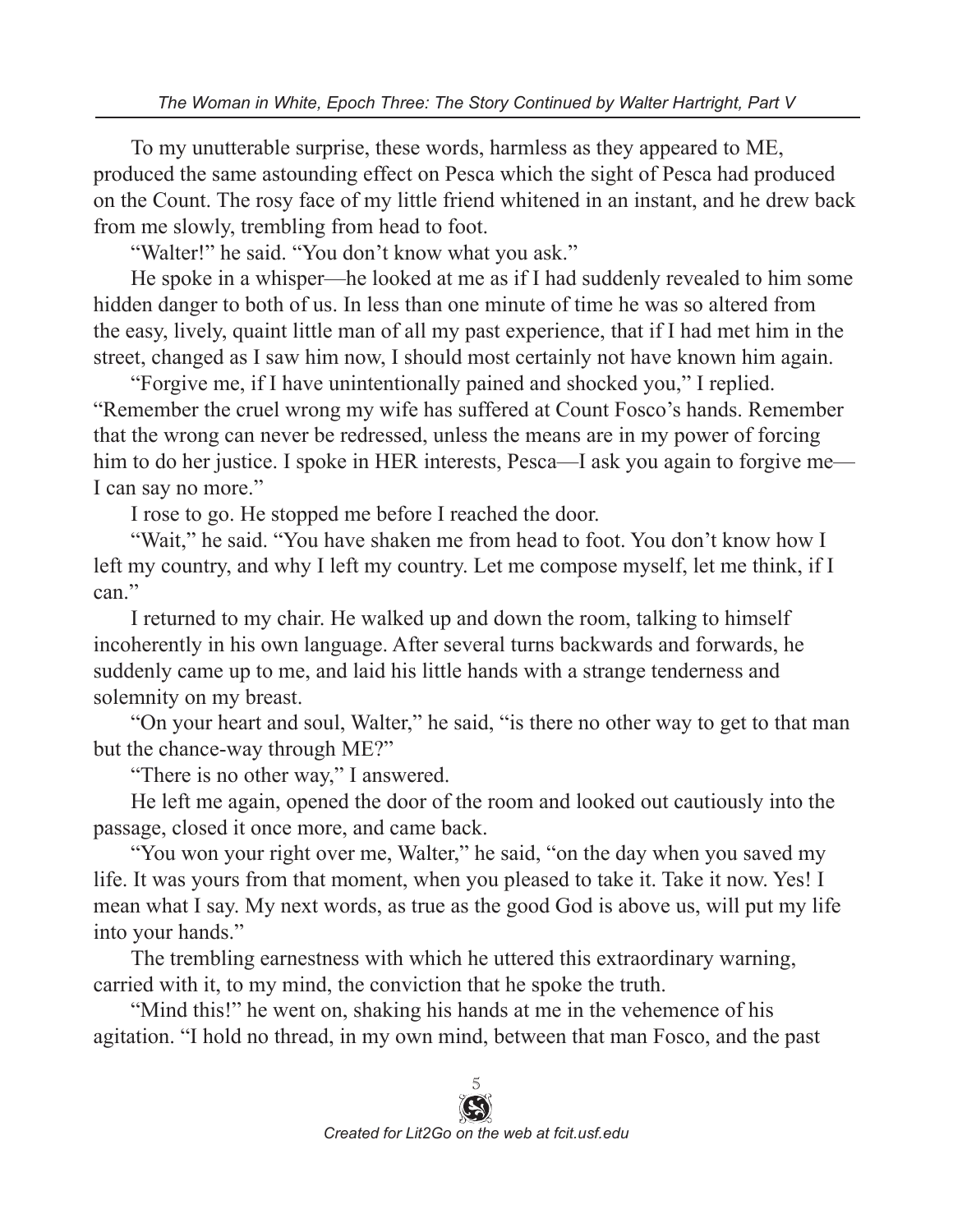time which I call back to me for your sake. If you find the thread, keep it to yourself tell me nothing—on my knees I beg and pray, let me be ignorant, let me be innocent, let me be blind to all the future as I am now!"

He said a few words more, hesitatingly and disconnectedly, then stopped again.

I saw that the effort of expressing himself in English, on an occasion too serious to permit him the use of the quaint turns and phrases of his ordinary vocabulary, was painfully increasing the difficulty he had felt from the first in speaking to me at all. Having learnt to read and understand his native language (though not to speak it), in the earlier days of our intimate companionship, I now suggested to him that he should express himself in Italian, while I used English in putting any questions which might be necessary to my enlightenment. He accepted the proposal. In his smoothflowing language, spoken with a vehement agitation which betrayed itself in the perpetual working of his features, in the wildness and the suddenness of his foreign gesticulations, but never in the raising of his voice, I now heard the words which armed me to meet the last struggle, that is left for this story to record.†

 † It is only right to mention here, that I repeat Pesco's statement to me with the careful suppressions and alterations which the serious nature of the subject and my own sense of duty to my friend demand. My first and last concealments from the reader are those which caution renders absolutely necessary in this portion of the narrative.

"You know nothing of my motive for leaving Italy," he began, "except that it was for political reasons. If I had been driven to this country by the persecution of my government, I should not have kept those reasons a secret from you or from any one. I have concealed them because no government authority has pronounced the sentence of my exile. You have heard, Walter, of the political societies that are hidden in every great city on the continent of Europe? To one of those societies I belonged in Italy—and belong still in England. When I came to this country, I came by the direction of my chief. I was over-zealous in my younger time—I ran the risk of compromising myself and others. For those reasons I was ordered to emigrate to England and to wait. I emigrated—I have waited—I wait still. To-morrow I may be called away—ten years hence I may be called away. It is all one to me—I am here, I support myself by teaching, and I wait. I violate no oath (you shall hear why presently) in making my confidence complete by telling you the name of the society to which I belong. All I do is to put my life in your hands. If what I say to you now is ever known by others to have passed my lips, as certainly as we two sit here, I am a dead man."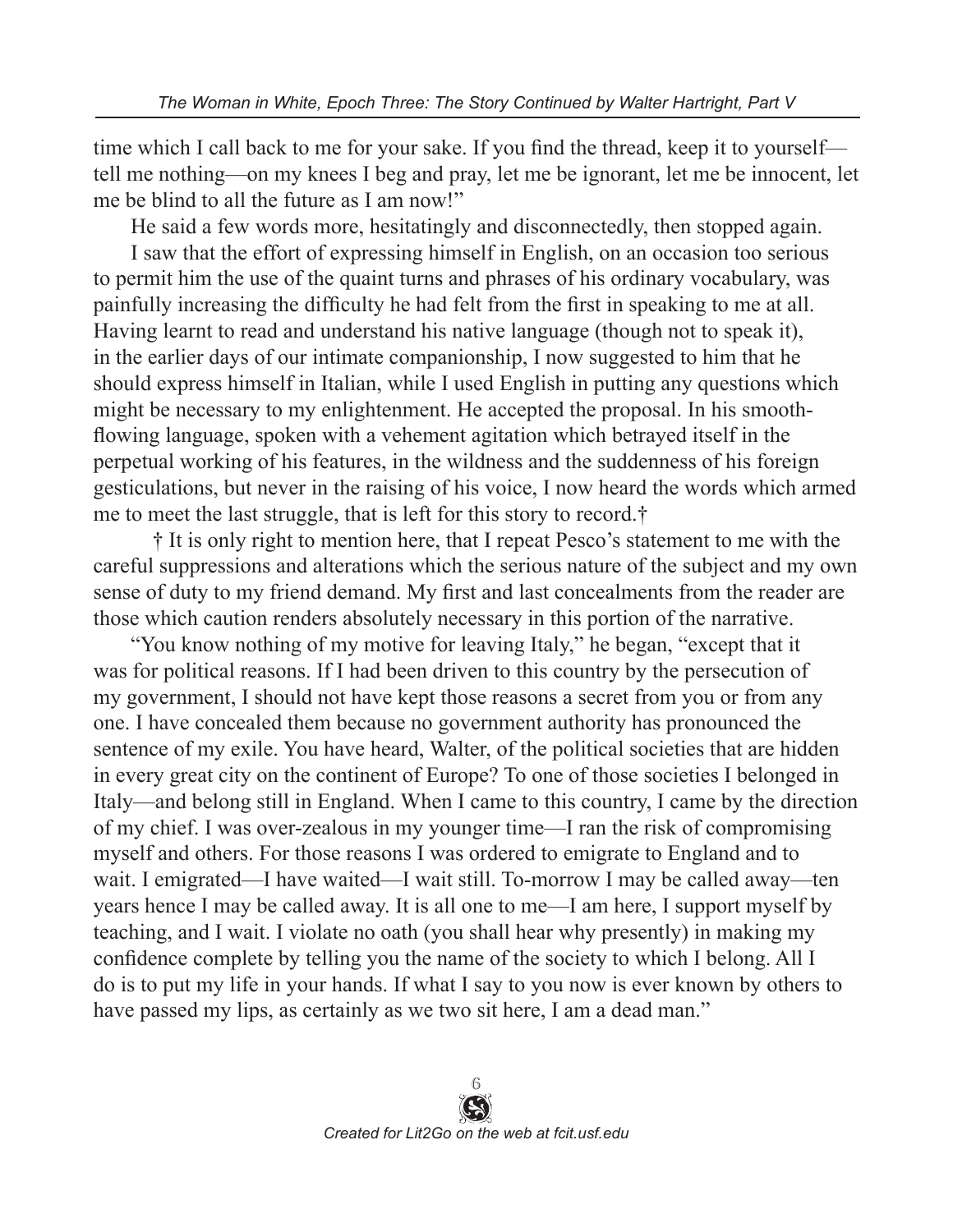He whispered the next words in my ear. I keep the secret which he thus communicated. The society to which he belonged will be sufficiently individualised for the purpose of these pages, if I call it "The Brotherhood," on the few occasions when any reference to the subject will be needed in this place.

"The object of the Brotherhood," Pesca went on, "is, briefly, the object of other political societies of the same sort—the destruction of tyranny and the assertion of the rights of the people. The principles of the Brotherhood are two. So long as a man's life is useful, or even harmless only, he has the right to enjoy it. But, if his life inflicts injury on the well-being of his fellow-men, from that moment he forfeits the right, and it is not only no crime, but a positive merit, to deprive him of it. It is not for me to say in what frightful circumstances of oppression and suffering this society took its rise. It is not for you to say—you Englishmen, who have conquered your freedom so long ago, that you have conveniently forgotten what blood you shed, and what extremities you proceeded to in the conquering—it is not for you to say how far the worst of all exasperations may, or may not, carry the maddened men of an enslaved nation. The iron that has entered into our souls has gone too deep for you to find it. Leave the refugee alone! Laugh at him, distrust him, open your eyes in wonder at that secret self which smoulders in him, sometimes under the every-day respectability and tranquillity of a man like me—sometimes under the grinding poverty, the fierce squalor, of men less lucky, less pliable, less patient than I am— but judge us not! In the time of your first Charles you might have done us justice—the long luxury of your own freedom has made you incapable of doing us justice now.

All the deepest feelings of his nature seemed to force themselves to the surface in those words—all his heart was poured out to me for the first time in our lives—but still his voice never rose, still his dread of the terrible revelation he was making to me never left him.

"So far," he resumed, "you think the society like other societies. Its object (in your English opinion) is anarchy and revolution. It takes the life of a bad king or a bad minister, as if the one and the other were dangerous wild beasts to be shot at the first opportunity. I grant you this. But the laws of the Brotherhood are the laws of no other political society on the face of the earth. The members are not known to one another. There is a president in Italy; there are presidents abroad. Each of these has his secretary. The presidents and the secretaries know the members, but the members, among themselves, are all strangers, until their chiefs see fit, in the political necessity of the time, or in the private necessity of the society, to make them known to each other. With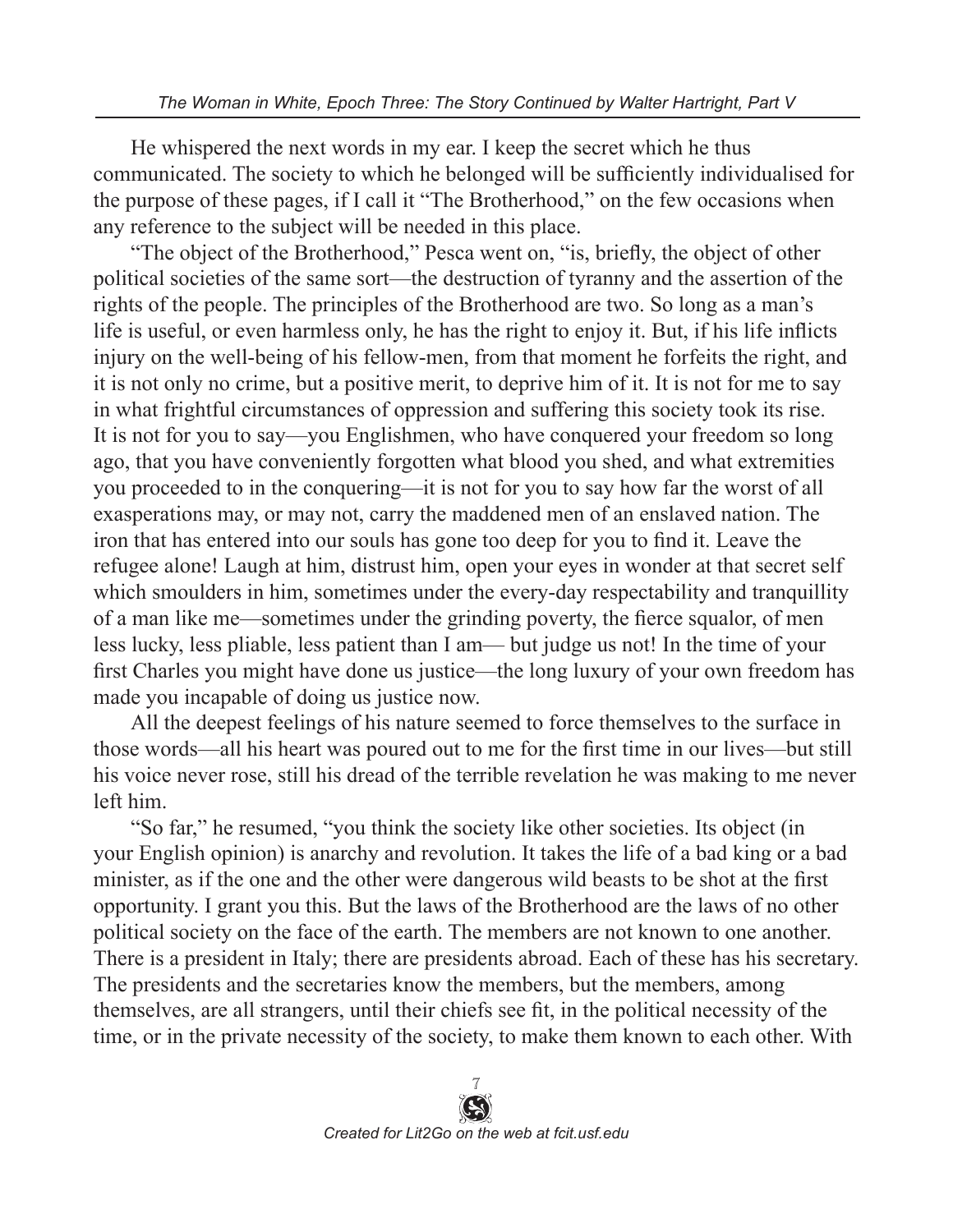such a safeguard as this there is no oath among us on admittance. We are identified with the Brotherhood by a secret mark, which we all bear, which lasts while our lives last. We are told to go about our ordinary business, and to report ourselves to the president, or the secretary, four times a year, in the event of our services being required. We are warned, if we betray the Brotherhood, or if we injure it by serving other interests, that we die by the principles of the Brotherhood—die by the hand of a stranger who may be sent from the other end of the world to strike the blow—or by the hand of our own bosom-friend, who may have been a member unknown to us through all the years of our intimacy. Sometimes the death is delayed—sometimes it follows close on the treachery. It is our first business to know how to wait—our second business to know how to obey when the word is spoken. Some of us may wait our lives through, and may not be wanted. Some of us may be called to the work, or to the preparation for the work, the very day of our admission. I myself—the little, easy, cheerful man you know, who, of his own accord, would hardly lift up his handkerchief to strike down the fly that buzzes about his face—I, in my younger time, under provocation so dreadful that I will not tell you of it, entered the Brotherhood by an impulse, as I might have killed myself by an impulse. I must remain in it now—it has got me, whatever I may think of it in my better circumstances and my cooler manhood, to my dying day. While I was still in Italy I was chosen secretary, and all the members of that time, who were brought face to face with my president, were brought face to face also with me."

I began to understand him—I saw the end towards which his extraordinary disclosure was now tending. He waited a moment, watching me earnestly—watching till he had evidently guessed what was passing in my mind before he resumed.

"You have drawn your own conclusion already," he said. "I see it in your face. Tell me nothing—keep me out of the secret of your thoughts. Let me make my one last sacrifice of myself, for your sake, and then have done with this subject, never to return to it again."

He signed to me not to answer him—rose—removed his coat—and rolled up the shirt-sleeve on his left arm.

"I promised you that this confidence should be complete," he whispered, speaking close at my ear, with his eyes looking watchfully at the door. "Whatever comes of it you shall not reproach me with having hidden anything from you which it was necessary to your interests to know. I have said that the Brotherhood identifies its members by a mark that lasts for life. See the place, and the mark on it for yourself."